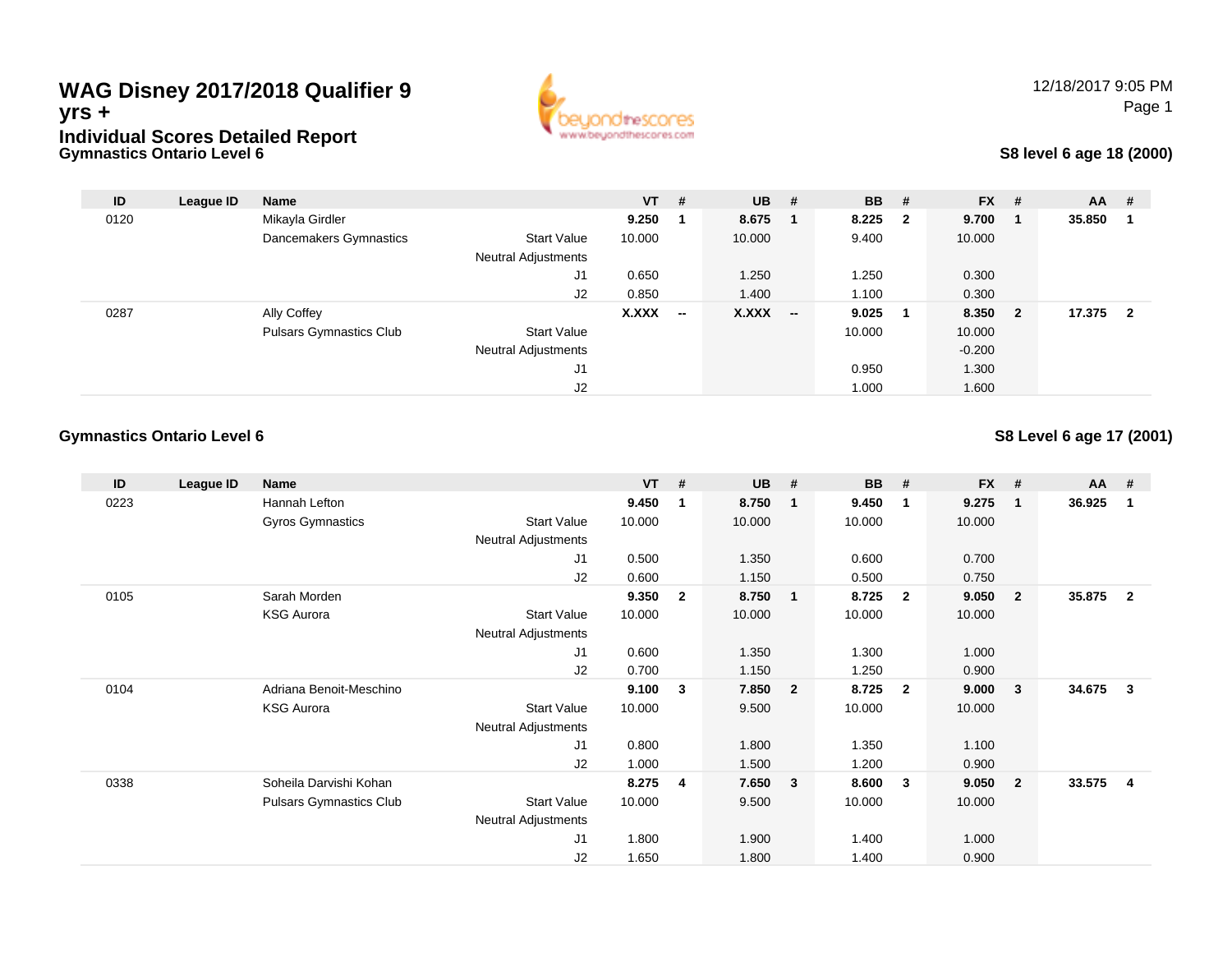

## **Gymnastics Ontario Level 6**

## **S8 Level 6 age 16 (2002)**

| ID   | League ID | <b>Name</b>                    |                            | <b>VT</b>    | #              | <b>UB</b> | #                       | <b>BB</b>    | #                        | <b>FX</b> | #                        | AA #   |                         |
|------|-----------|--------------------------------|----------------------------|--------------|----------------|-----------|-------------------------|--------------|--------------------------|-----------|--------------------------|--------|-------------------------|
| 0068 |           | Sadbh Doorley                  |                            | 9.250        | $\mathbf 1$    | 9.275     | $\mathbf 1$             | 9.400        | $\mathbf 1$              | 9.150     | 3                        | 37.075 | 1                       |
|      |           | <b>T-Dot Tumblers</b>          | <b>Start Value</b>         | 10.000       |                | 10.000    |                         | 10.000       |                          | 10.000    |                          |        |                         |
|      |           |                                | <b>Neutral Adjustments</b> |              |                |           |                         |              |                          |           |                          |        |                         |
|      |           |                                | J1                         | 0.700        |                | 0.750     |                         | 0.550        |                          | 0.900     |                          |        |                         |
|      |           |                                | J2                         | 0.800        |                | 0.700     |                         | 0.650        |                          | 0.800     |                          |        |                         |
| 0135 |           | Alyssa Nordkap                 |                            | 9.150        | $\overline{2}$ | 8.225     | $\mathbf{3}$            | 9.275        | $\mathbf{2}$             | 9.250     | $\overline{2}$           | 35.900 | $\overline{\mathbf{2}}$ |
|      |           | <b>Barrie Kempettes</b>        | <b>Start Value</b>         | 10.000       |                | 10.000    |                         | 10.000       |                          | 10.000    |                          |        |                         |
|      |           |                                | <b>Neutral Adjustments</b> |              |                |           |                         |              |                          |           |                          |        |                         |
|      |           |                                | J1                         | 0.900        |                | 1.750     |                         | 0.650        |                          | 0.700     |                          |        |                         |
|      |           |                                | J <sub>2</sub>             | 0.800        |                | 1.800     |                         | 0.800        |                          | 0.800     |                          |        |                         |
| 0331 |           | Megan McMillan                 |                            | 9.125        | $\mathbf{3}$   | 8.025     | $\overline{\mathbf{4}}$ | 8.000        | 4                        | 8.975     | $\overline{\mathbf{4}}$  | 34.125 | $\overline{\mathbf{3}}$ |
|      |           | Sault YMCA Gymnastic Club      | <b>Start Value</b>         | 10.000       |                | 10.000    |                         | 9.900        |                          | 10.000    |                          |        |                         |
|      |           |                                | <b>Neutral Adjustments</b> |              |                |           |                         |              |                          |           |                          |        |                         |
|      |           |                                | J <sub>1</sub>             | 0.950        |                | 2.100     |                         | 1.900        |                          | 1.000     |                          |        |                         |
|      |           |                                | J2                         | 0.800        |                | 1.850     |                         | 1.900        |                          | 1.050     |                          |        |                         |
| 0289 |           | Fanni Pataki                   |                            | 8.375        | $\overline{4}$ | 7.950     | -5                      | 8.375        | 3                        | 9.325     | $\mathbf{1}$             | 34.025 | $\overline{4}$          |
|      |           | <b>Pulsars Gymnastics Club</b> | <b>Start Value</b>         | 10.000       |                | 9.200     |                         | 10.000       |                          | 10.000    |                          |        |                         |
|      |           |                                | <b>Neutral Adjustments</b> |              |                |           |                         |              |                          |           |                          |        |                         |
|      |           |                                | J <sub>1</sub>             | 1.600        |                | 1.200     |                         | 1.700        |                          | 0.700     |                          |        |                         |
|      |           |                                | J2                         | 1.650        |                | 1.300     |                         | 1.550        |                          | 0.650     |                          |        |                         |
| 0339 |           | Seynette Turner                |                            | <b>X.XXX</b> | $\sim$         | 8.375     | $\overline{2}$          | <b>X.XXX</b> | $\overline{\phantom{a}}$ | X.XXX     | $\overline{\phantom{a}}$ | 8.375  | 5                       |
|      |           | <b>Pulsars Gymnastics Club</b> | <b>Start Value</b>         |              |                | 10.000    |                         |              |                          |           |                          |        |                         |
|      |           |                                | <b>Neutral Adjustments</b> |              |                |           |                         |              |                          |           |                          |        |                         |
|      |           |                                | J <sub>1</sub>             |              |                | 1.750     |                         |              |                          |           |                          |        |                         |
|      |           |                                | J2                         |              |                | 1.500     |                         |              |                          |           |                          |        |                         |

### **Gymnastics Ontario Level 6**

### **S8 Level 6 age 15 (2003)**

| ID   | League ID | Name                            |                            | VT     | # | <b>UB</b> | # | BB.    | # | <b>FX</b> | $AA$ # |  |
|------|-----------|---------------------------------|----------------------------|--------|---|-----------|---|--------|---|-----------|--------|--|
| 0010 |           | Julianna Quijada                |                            | 9.400  |   | 9.250     |   | 8.350  | 8 | 9.475     | 36.475 |  |
|      |           | <b>Alliston Gymnastics Club</b> | <b>Start Value</b>         | 10.000 |   | 10.000    |   | 10.000 |   | 10.000    |        |  |
|      |           |                                 | <b>Neutral Adjustments</b> |        |   |           |   |        |   |           |        |  |
|      |           |                                 | J1                         | 0.550  |   | 0.650     |   | 1.600  |   | 0.600     |        |  |
|      |           |                                 | J2                         | 0.650  |   | 0.850     |   | 1.700  |   | 0.450     |        |  |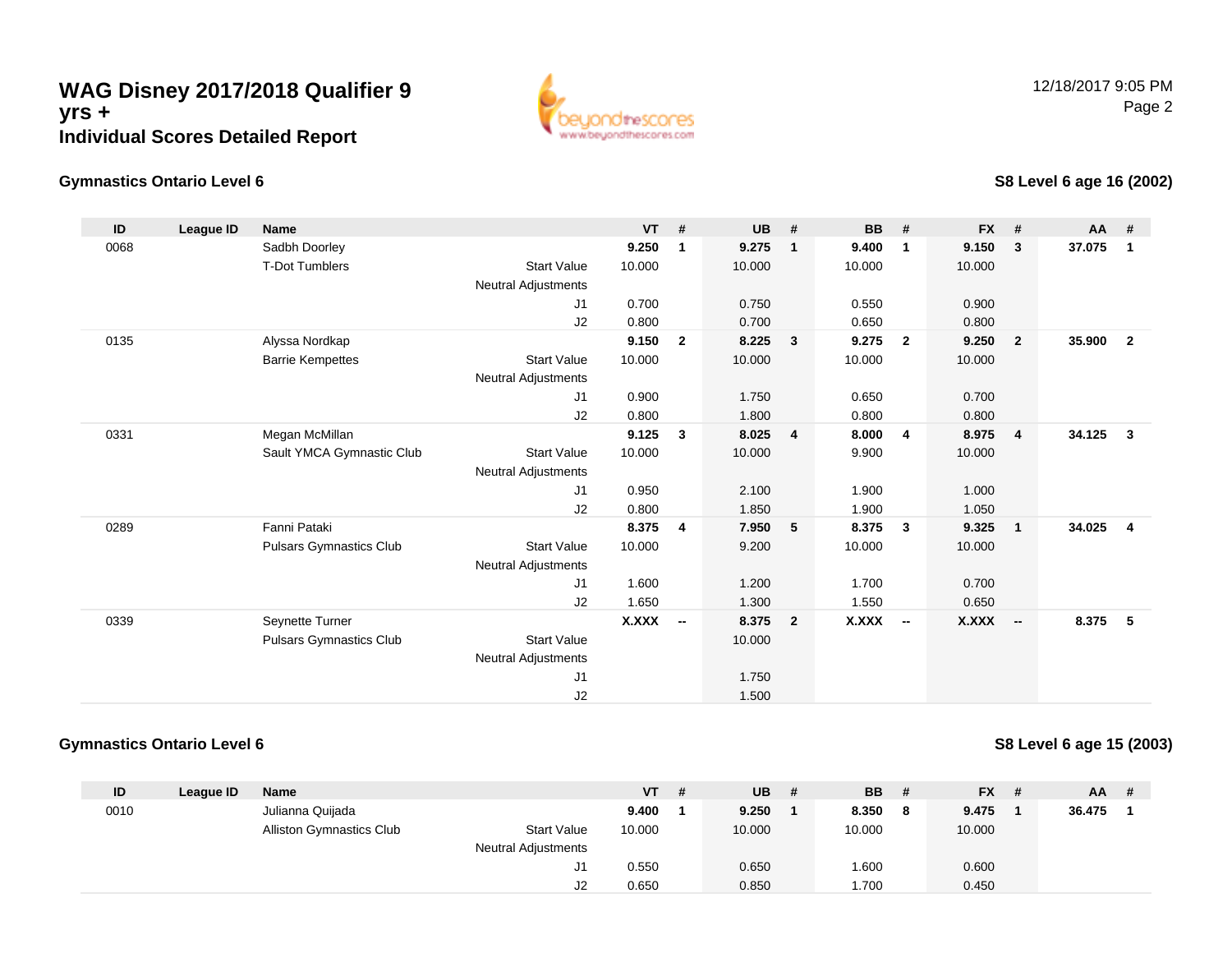| yrs + | WAG Disney 2017/2018 Qualifier 9<br><b>Individual Scores Detailed Report</b> |                                  | OtheSCOCES<br>www.beyondthescores.com |                         |                 |                         |                 |                         |                 |                | 12/18/2017 9:05 PM | Page 3                  |
|-------|------------------------------------------------------------------------------|----------------------------------|---------------------------------------|-------------------------|-----------------|-------------------------|-----------------|-------------------------|-----------------|----------------|--------------------|-------------------------|
| 0069  | Hanna Lopes<br><b>T-Dot Tumblers</b>                                         | <b>Start Value</b>               | 8.975<br>10.000                       | 5                       | 9.075<br>10.000 | $\mathbf{3}$            | 9.125<br>10.000 | $\mathbf{3}$            | 9.125<br>10.000 | $\mathbf{3}$   | 36.300             | $\overline{\mathbf{2}}$ |
|       |                                                                              | <b>Neutral Adjustments</b>       |                                       |                         |                 |                         |                 |                         |                 |                |                    |                         |
|       |                                                                              | J1                               | 1.100                                 |                         | 0.900           |                         | 0.900           |                         | 0.950           |                |                    |                         |
| 0291  | <b>Trista Dowdell</b>                                                        | J2                               | 0.950<br>8.925                        | 6                       | 0.950<br>8.450  | 6                       | 0.850<br>9.600  | $\overline{1}$          | 0.800<br>9.275  | $\overline{2}$ | 36.250             | $\overline{\mathbf{3}}$ |
|       | <b>Pulsars Gymnastics Club</b>                                               | <b>Start Value</b>               | 10.000                                |                         | 10.000          |                         | 10.000          |                         | 10.000          |                |                    |                         |
|       |                                                                              | <b>Neutral Adjustments</b>       |                                       |                         |                 |                         |                 |                         |                 |                |                    |                         |
|       |                                                                              | J1                               | 1.200                                 |                         | 1.550           |                         | 0.300           |                         | 0.800           |                |                    |                         |
|       |                                                                              | J2                               | 0.950                                 |                         | 1.550           |                         | 0.500           |                         | 0.650           |                |                    |                         |
| 0290  | Alexandra Carlen                                                             |                                  | 9.075                                 | $\overline{\mathbf{4}}$ | 8.475           | 5                       | 9.550           | $\overline{\mathbf{2}}$ | 8.675           | 8              | 35.775             | $\overline{\mathbf{4}}$ |
|       | <b>Pulsars Gymnastics Club</b>                                               | <b>Start Value</b>               | 10.000                                |                         | 10.000          |                         | 10.000          |                         | 10.000          |                |                    |                         |
|       |                                                                              | <b>Neutral Adjustments</b>       |                                       |                         |                 |                         |                 |                         | $-0.200$        |                |                    |                         |
|       |                                                                              | J1                               | 1.000                                 |                         | 1.600           |                         | 0.400           |                         | 1.200           |                |                    |                         |
|       |                                                                              | J2                               | 0.850                                 |                         | 1.450           |                         | 0.500           |                         | 1.050           |                |                    |                         |
| 0219  | Indigo Kim                                                                   |                                  | 9.225                                 | $\mathbf{3}$            | 9.100           | $\overline{2}$          | 8.650           | $6\phantom{1}6$         | 8.750           | $\overline{7}$ | 35.725             | $\sqrt{5}$              |
|       | <b>Guelph Saultos</b>                                                        | <b>Start Value</b>               | 10.000                                |                         | 10.000          |                         | 10.000          |                         | 10.000          |                |                    |                         |
|       |                                                                              | <b>Neutral Adjustments</b>       |                                       |                         |                 |                         |                 |                         |                 |                |                    |                         |
|       |                                                                              | J1                               | 0.800                                 |                         | 0.850           |                         | 1.300           |                         | 1.200           |                |                    |                         |
|       |                                                                              | J2                               | 0.750                                 |                         | 0.950           |                         | 1.400           |                         | 1.300           |                |                    |                         |
| 0225  | Avery Tick                                                                   |                                  | 9.375                                 | $\overline{\mathbf{2}}$ | 8.475           | 5                       | 8.700           | 5                       | 9.075           | 4              | 35.625             | 6                       |
|       | Gyros Gymnastics                                                             | <b>Start Value</b>               | 10.000                                |                         | 10.000          |                         | 10.000          |                         | 10.000          |                |                    |                         |
|       |                                                                              | <b>Neutral Adjustments</b>       |                                       |                         |                 |                         |                 |                         |                 |                |                    |                         |
|       |                                                                              | J1                               | 0.650                                 |                         | 1.550           |                         | 1.200           |                         | 0.850           |                |                    |                         |
|       |                                                                              | J2                               | 0.600                                 |                         | 1.500           |                         | 1.400           |                         | 1.000           |                |                    |                         |
| 0292  | Jessica Graham                                                               |                                  | 8.800                                 | 8                       | 8.325           | 7                       | 9.100           | $\overline{\mathbf{4}}$ | 9.125           | $\mathbf{3}$   | 35.350             | $\overline{7}$          |
|       | <b>Pulsars Gymnastics Club</b>                                               | <b>Start Value</b>               | 10.000                                |                         | 10.000          |                         | 10.000          |                         | 10.000          |                |                    |                         |
|       |                                                                              | <b>Neutral Adjustments</b>       |                                       |                         |                 |                         |                 |                         |                 |                |                    |                         |
|       |                                                                              | J1                               | 1.300                                 |                         | 1.700           |                         | 0.900           |                         | 0.850           |                |                    |                         |
|       |                                                                              | J2                               | 1.100                                 |                         | 1.650           |                         | 0.900           |                         | 0.900           |                |                    |                         |
| 0293  | Meghan Graham                                                                |                                  | 8.875                                 | $\overline{7}$          | 8.525           | $\overline{\mathbf{4}}$ | 8.575           | $\overline{7}$          | 8.975           | 5              | 34.950             | $\overline{\mathbf{8}}$ |
|       | <b>Pulsars Gymnastics Club</b>                                               | <b>Start Value</b>               | 10.000                                |                         | 10.000          |                         | 10.000          |                         | 10.000          |                |                    |                         |
|       |                                                                              | <b>Neutral Adjustments</b><br>J1 | 1.200                                 |                         | 1.450           |                         | 1.450           |                         | 1.100           |                |                    |                         |
|       |                                                                              | J2                               | 1.050                                 |                         | 1.500           |                         | 1.400           |                         | 0.950           |                |                    |                         |
| 0294  | Megan Parker                                                                 |                                  | 8.675 9                               |                         | 7.450 8         |                         | $9.125 \t3$     |                         | 8.825 6         |                | 34.075 9           |                         |
|       | <b>Pulsars Gymnastics Club</b>                                               | <b>Start Value</b>               | 10.000                                |                         | 9.500           |                         | 10.000          |                         | 10.000          |                |                    |                         |
|       |                                                                              | Neutral Adjustments              |                                       |                         |                 |                         |                 |                         |                 |                |                    |                         |
|       |                                                                              | J1                               | 1.400                                 |                         | 2.150           |                         | 0.750           |                         | 1.250           |                |                    |                         |
|       |                                                                              | $\sf J2$                         | 1.250                                 |                         | 1.950           |                         | 1.000           |                         | 1.100           |                |                    |                         |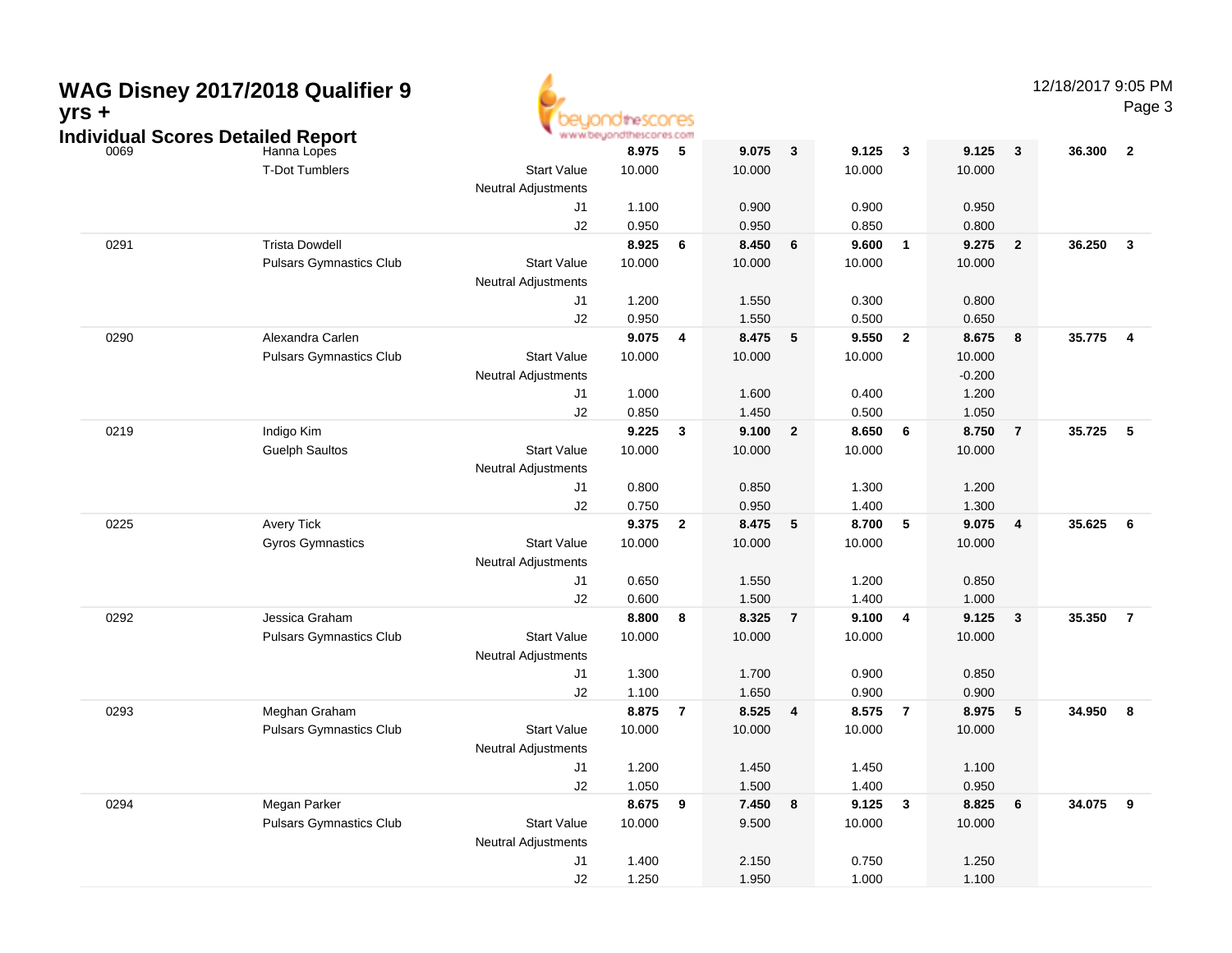

12/18/2017 9:05 PMPage 4

### **Gymnastics Ontario Level 6**

### **S10 level 6 age 23 (1995)**

**S10 level 6 age 10 (2008)**

| ID   | League ID | <b>Name</b>              |                     | $VT$ # | $UB$ # | <b>BB</b> | -# | <b>FX</b> | # | <b>AA</b> | - # |
|------|-----------|--------------------------|---------------------|--------|--------|-----------|----|-----------|---|-----------|-----|
| 0342 |           | Megan Van De Bemt        |                     | 9.175  | 8.500  | 9.225     |    | 9.600     |   | 36.500    |     |
|      |           | Alpha Gymnastics Academy | <b>Start Value</b>  | 10.000 | 10.000 | 10.000    |    | 10.000    |   |           |     |
|      |           |                          | Neutral Adjustments |        |        |           |    |           |   |           |     |
|      |           |                          | الت                 | 0.850  | 1.600  | 0.800     |    | 0.500     |   |           |     |
|      |           |                          | J2                  | 0.800  | .400   | 0.750     |    | 0.300     |   |           |     |

#### **Gymnastics Ontario Level 6**

| ID   | League ID | Name                       |                            | <b>VT</b> | #              | <b>UB</b> | #                       | <b>BB</b> | #                       | <b>FX</b> | #              | $AA$ # |                |
|------|-----------|----------------------------|----------------------------|-----------|----------------|-----------|-------------------------|-----------|-------------------------|-----------|----------------|--------|----------------|
| 0150 |           | <b>Elizabeth Tannis</b>    |                            | 9.400     | 1              | 8.600     | $\mathbf{3}$            | 9.775     | $\mathbf 1$             | 9.450     | $\mathbf{1}$   | 37.225 | 1              |
|      |           | Discovery Gymnastics Club  | <b>Start Value</b>         | 10.000    |                | 10.000    |                         | 10.000    |                         | 10.000    |                |        |                |
|      |           |                            | <b>Neutral Adjustments</b> |           |                |           |                         |           |                         |           |                |        |                |
|      |           |                            | J1                         | 0.600     |                | 1.350     |                         | 0.250     |                         | 0.600     |                |        |                |
|      |           |                            | J2                         | 0.600     |                | 1.450     |                         | 0.200     |                         | 0.500     |                |        |                |
| 0076 |           | Tahanna Raven Lo           |                            | 9.000     | $\overline{2}$ | 9.275     | $\overline{\mathbf{1}}$ | 9.400     | $\overline{\mathbf{2}}$ | 9.125     | 3              | 36.800 | $\overline{2}$ |
|      |           | <b>T-Dot Tumblers</b>      | <b>Start Value</b>         | 10.000    |                | 10.000    |                         | 10.000    |                         | 10.000    |                |        |                |
|      |           |                            | <b>Neutral Adjustments</b> |           |                |           |                         |           |                         |           |                |        |                |
|      |           |                            | J <sub>1</sub>             | 1.050     |                | 0.700     |                         | 0.600     |                         | 0.850     |                |        |                |
|      |           |                            | J2                         | 0.950     |                | 0.750     |                         | 0.600     |                         | 0.900     |                |        |                |
| 0334 |           | <b>Madison Stennett</b>    |                            | 8.850     | 3              | 8.650     | $\overline{\mathbf{2}}$ | 8.550     | - 3                     | 9.250     | $\overline{2}$ | 35.300 | 3              |
|      |           | Alpha Gymnastics Academy   | <b>Start Value</b>         | 10.000    |                | 10.000    |                         | 10.000    |                         | 10.000    |                |        |                |
|      |           |                            | <b>Neutral Adjustments</b> |           |                |           |                         |           |                         |           |                |        |                |
|      |           |                            | J1                         | 1.200     |                | 1.200     |                         | 1.400     |                         | 0.700     |                |        |                |
|      |           |                            | J2                         | 1.100     |                | 1.500     |                         | 1.500     |                         | 0.800     |                |        |                |
| 0116 |           | Trista Fry                 |                            | 8.775     | 4              | 8.275     | $\overline{4}$          | 7.575     | -4                      | 8.550     | 4              | 33.175 | 4              |
|      |           | <b>Muskoka Limberettes</b> | <b>Start Value</b>         | 10.000    |                | 10.000    |                         | 10.000    |                         | 10.000    |                |        |                |
|      |           |                            | Neutral Adjustments        |           |                |           |                         |           |                         |           |                |        |                |
|      |           |                            | J <sub>1</sub>             | 1.200     |                | 1.800     |                         | 2.450     |                         | 1.400     |                |        |                |
|      |           |                            | J2                         | 1.250     |                | 1.650     |                         | 2.400     |                         | 1.500     |                |        |                |

**Gymnastics Ontario Level 6**

**S 9 level 6 age 14 (2004) A**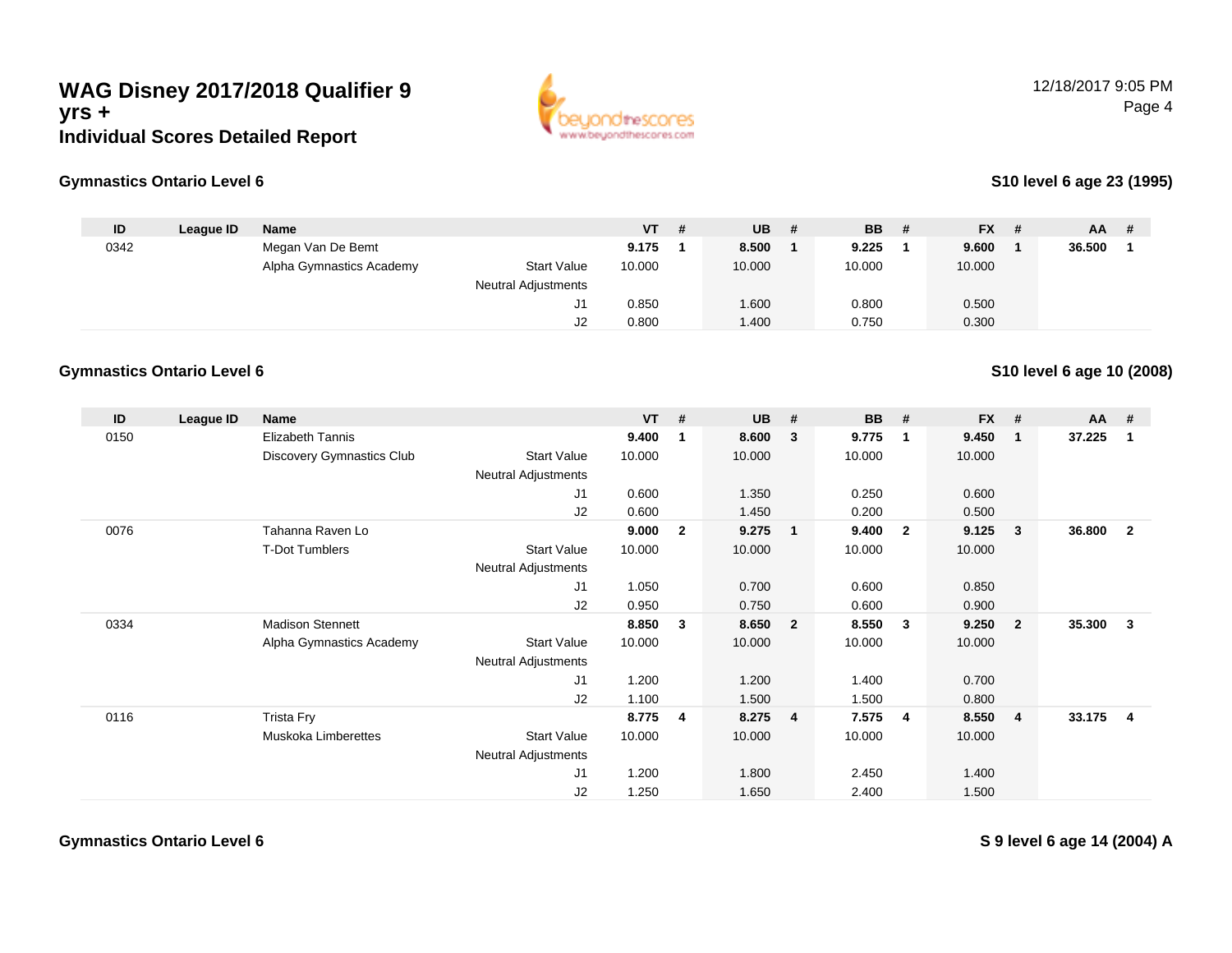

| ID   | <b>League ID</b> | <b>Name</b>                     |                            | $VT$ # |                | <b>UB</b> | #              | <b>BB</b> | #              | <b>FX</b> | #                       | AA     | #              |
|------|------------------|---------------------------------|----------------------------|--------|----------------|-----------|----------------|-----------|----------------|-----------|-------------------------|--------|----------------|
| 0217 |                  | <b>Lauren Protz</b>             |                            | 9.200  | 3              | 8.800     | $\mathbf{1}$   | 8.975     | 3              | 9.375     | $\overline{1}$          | 36.350 | $\overline{1}$ |
|      |                  | <b>Guelph Saultos</b>           | <b>Start Value</b>         | 10.000 |                | 10.000    |                | 10.000    |                | 10.000    |                         |        |                |
|      |                  |                                 | <b>Neutral Adjustments</b> |        |                |           |                |           |                |           |                         |        |                |
|      |                  |                                 | J1                         | 0.800  |                | 1.300     |                | 1.000     |                | 0.700     |                         |        |                |
|      |                  |                                 | J2                         | 0.800  |                | 1.100     |                | 1.050     |                | 0.550     |                         |        |                |
| 0216 |                  | Bianka Batagelj                 |                            | 9.300  | 1              | 8.675     | $\overline{2}$ | 9.175     | $\overline{1}$ | 8.800     | 5                       | 35.950 | $\overline{2}$ |
|      |                  | <b>Guelph Saultos</b>           | <b>Start Value</b>         | 10.000 |                | 10.000    |                | 10.000    |                | 10.000    |                         |        |                |
|      |                  |                                 | <b>Neutral Adjustments</b> |        |                |           |                |           |                |           |                         |        |                |
|      |                  |                                 | J1                         | 0.600  |                | 1.400     |                | 0.800     |                | 1.300     |                         |        |                |
|      |                  |                                 | J2                         | 0.800  |                | 1.250     |                | 0.850     |                | 1.100     |                         |        |                |
| 0005 |                  | Maya Cornaby                    |                            | 9.000  | 4              | 8.025     | 5              | 8.675     | 4              | 9.325     | $\overline{2}$          | 35.025 | $\mathbf{3}$   |
|      |                  | <b>Alliston Gymnastics Club</b> | <b>Start Value</b>         | 10.000 |                | 9.200     |                | 10.000    |                | 10.000    |                         |        |                |
|      |                  |                                 | <b>Neutral Adjustments</b> |        |                |           |                |           |                |           |                         |        |                |
|      |                  |                                 | J1                         | 1.000  |                | 1.050     |                | 1.350     |                | 0.750     |                         |        |                |
|      |                  |                                 | J2                         | 1.000  |                | 1.300     |                | 1.300     |                | 0.600     |                         |        |                |
| 0022 |                  | Autum Kaldeway                  |                            | 8.925  | 5              | 7.650     | 6              | 9.000     | $\overline{2}$ | 9.150     | $\overline{\mathbf{3}}$ | 34.725 | $\overline{4}$ |
|      |                  | Alpha Gymnastics Academy        | <b>Start Value</b>         | 10.000 |                | 9.500     |                | 10.000    |                | 10.000    |                         |        |                |
|      |                  |                                 | <b>Neutral Adjustments</b> |        |                |           |                |           |                |           |                         |        |                |
|      |                  |                                 | J1                         | 1.000  |                | 1.800     |                | 1.100     |                | 0.800     |                         |        |                |
|      |                  |                                 | J2                         | 1.150  |                | 1.900     |                | 0.900     |                | 0.900     |                         |        |                |
| 0018 |                  | Adelaide Ademolu                |                            | 8.700  | 6              | 8.150     | $\overline{4}$ | 9.000     | $\overline{2}$ | 8.775     | 6                       | 34.625 | 5              |
|      |                  | Alpha Gymnastics Academy        | <b>Start Value</b>         | 10.000 |                | 10.000    |                | 10.000    |                | 10.000    |                         |        |                |
|      |                  |                                 | <b>Neutral Adjustments</b> |        |                |           |                |           |                |           |                         |        |                |
|      |                  |                                 | J1                         | 1.300  |                | 1.700     |                | 0.900     |                | 1.100     |                         |        |                |
|      |                  |                                 | J2                         | 1.300  |                | 2.000     |                | 1.100     |                | 1.350     |                         |        |                |
| 0296 |                  | <b>Claire Gardiner</b>          |                            | 9.250  | $\overline{2}$ | 8.400     | $\mathbf{3}$   | 7.750     | 5              | 8.900     | $\overline{4}$          | 34.300 | - 6            |
|      |                  | <b>Pulsars Gymnastics Club</b>  | <b>Start Value</b>         | 10.000 |                | 10.000    |                | 9.400     |                | 10.000    |                         |        |                |
|      |                  |                                 | <b>Neutral Adjustments</b> |        |                |           |                |           |                |           |                         |        |                |
|      |                  |                                 | J1                         | 0.700  |                | 1.500     |                | 1.700     |                | 1.000     |                         |        |                |
|      |                  |                                 | J2                         | 0.800  |                | 1.700     |                | 1.600     |                | 1.200     |                         |        |                |

### **Gymnastics Ontario Level 6**

### **S 9 level 6 age 14 (2004) B**

| ID   | League ID | <b>Name</b>   |                    | VT     | <b>UB</b> | <b>BB</b> | <b>FX</b> | AA     |  |
|------|-----------|---------------|--------------------|--------|-----------|-----------|-----------|--------|--|
| 0110 |           | Kolbie Rogers |                    | 9.525  | 8.975     | 8.850     | 9.075     | 36.425 |  |
|      |           | Quinte Bay    | <b>Start Value</b> | 10.000 | 10.000    | 10.000    | 10.000    |        |  |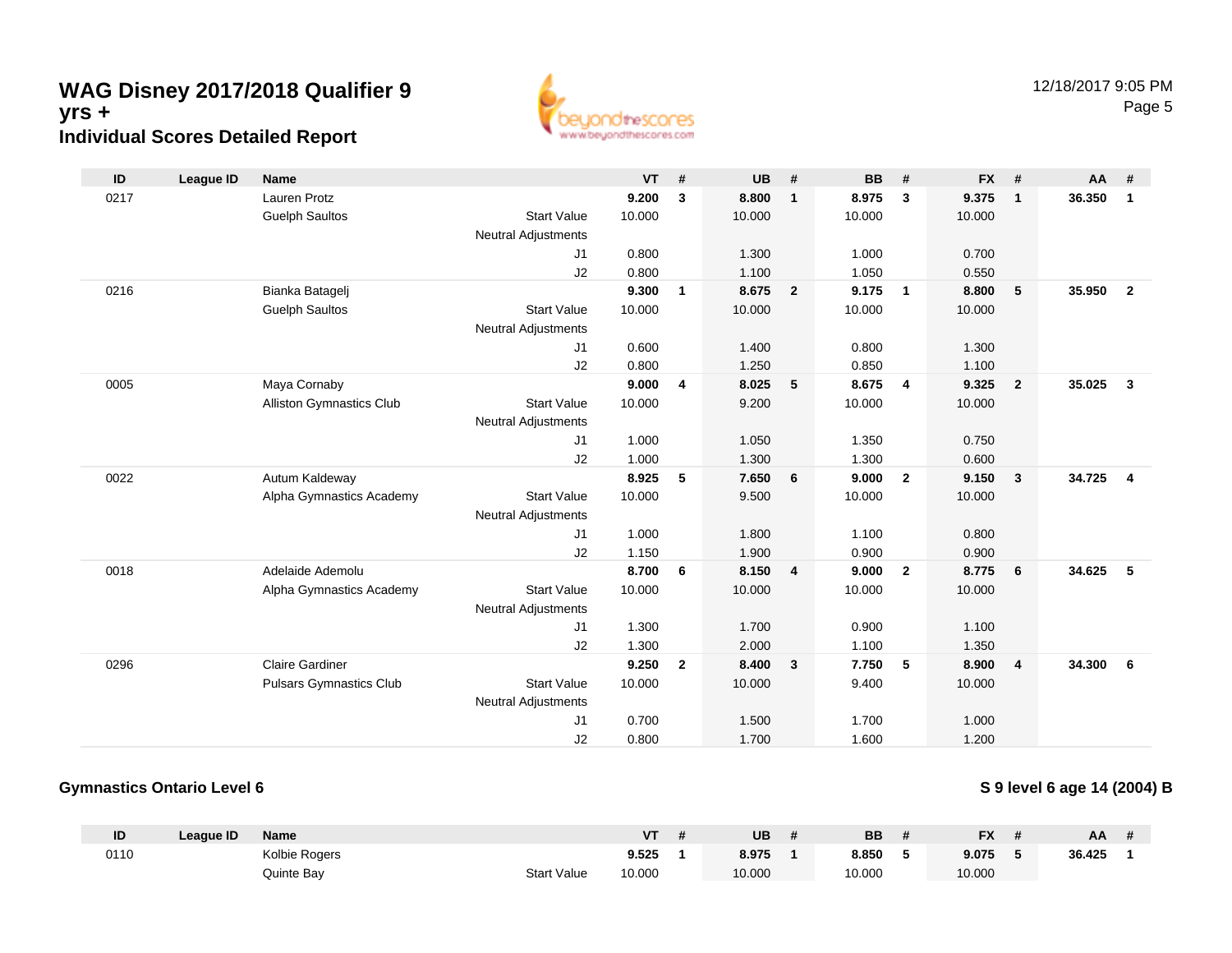

|      |                                 | Neutral Adjustments        |        |                |        |                         |        |                         |        |                         |        |                |
|------|---------------------------------|----------------------------|--------|----------------|--------|-------------------------|--------|-------------------------|--------|-------------------------|--------|----------------|
|      |                                 | J <sub>1</sub>             | 0.450  |                | 0.950  |                         | 1.200  |                         | 1.000  |                         |        |                |
|      |                                 | J2                         | 0.500  |                | 1.100  |                         | 1.100  |                         | 0.850  |                         |        |                |
| 0124 | Meagan Deyell                   |                            | 9.050  | 5              | 8.750  | $\overline{2}$          | 9.375  | $\overline{\mathbf{2}}$ | 9.175  | $\overline{\mathbf{3}}$ | 36.350 | $\overline{2}$ |
|      | Dancemakers Gymnastics          | <b>Start Value</b>         | 10.000 |                | 10.000 |                         | 10.000 |                         | 10.000 |                         |        |                |
|      |                                 | Neutral Adjustments        |        |                |        |                         |        |                         |        |                         |        |                |
|      |                                 | J1                         | 1.000  |                | 1.200  |                         | 0.650  |                         | 0.900  |                         |        |                |
|      |                                 | J2                         | 0.900  |                | 1.300  |                         | 0.600  |                         | 0.750  |                         |        |                |
| 0125 | <b>Bella Sutherland</b>         |                            | 8.725  | 6              | 8.225  | $\overline{4}$          | 9.800  | $\overline{1}$          | 9.250  | $\overline{\mathbf{2}}$ | 36.000 | $\mathbf{3}$   |
|      | Dancemakers Gymnastics          | <b>Start Value</b>         | 10.000 |                | 10.000 |                         | 10.000 |                         | 10.000 |                         |        |                |
|      |                                 | Neutral Adjustments        |        |                |        |                         |        |                         |        |                         |        |                |
|      |                                 | J1                         | 1.250  |                | 1.800  |                         | 0.200  |                         | 0.850  |                         |        |                |
|      |                                 | J2                         | 1.300  |                | 1.750  |                         | 0.200  |                         | 0.650  |                         |        |                |
| 0011 | <b>Riley Gibson</b>             |                            | 9.350  | $\overline{2}$ | 8.475  | $\overline{\mathbf{3}}$ | 8.775  | 6                       | 9.150  | $\overline{4}$          | 35.750 | $\overline{4}$ |
|      | <b>Alliston Gymnastics Club</b> | <b>Start Value</b>         | 10.000 |                | 10.000 |                         | 10.000 |                         | 10.000 |                         |        |                |
|      |                                 | <b>Neutral Adjustments</b> |        |                |        |                         |        |                         |        |                         |        |                |
|      |                                 | J1                         | 0.650  |                | 1.600  |                         | 1.250  |                         | 0.750  |                         |        |                |
|      |                                 | J2                         | 0.650  |                | 1.450  |                         | 1.200  |                         | 0.950  |                         |        |                |
| 0082 | Tamra-Lee Bragg                 |                            | 9.100  | 4              | 8.200  | $5\phantom{.0}$         | 9.050  | $\overline{4}$          | 9.350  | $\overline{1}$          | 35.700 | 5              |
|      | Woodstock Gym Club              | <b>Start Value</b>         | 10.000 |                | 10.000 |                         | 10.000 |                         | 10.000 |                         |        |                |
|      |                                 | <b>Neutral Adjustments</b> |        |                |        |                         |        |                         |        |                         |        |                |
|      |                                 | J1                         | 0.950  |                | 1.800  |                         | 1.000  |                         | 0.650  |                         |        |                |
|      |                                 | J2                         | 0.850  |                | 1.800  |                         | 0.900  |                         | 0.650  |                         |        |                |
| 0013 | Sabrina Maltese                 |                            | 9.200  | 3              | 8.175  | 6                       | 9.300  | $\mathbf{3}$            | 8.875  | 6                       | 35.550 | - 6            |
|      | Alpha Gymnastics Academy        | <b>Start Value</b>         | 10.000 |                | 10.000 |                         | 10.000 |                         | 10.000 |                         |        |                |
|      |                                 | <b>Neutral Adjustments</b> |        |                |        |                         |        |                         |        |                         |        |                |
|      |                                 | J1                         | 0.700  |                | 1.800  |                         | 0.800  |                         | 1.000  |                         |        |                |
|      |                                 | J2                         | 0.900  |                | 1.850  |                         | 0.600  |                         | 1.250  |                         |        |                |
|      |                                 |                            |        |                |        |                         |        |                         |        |                         |        |                |

### **Gymnastics Ontario Level 6**

**S 9 Level 6 age 13 (2005) A**

| ID   | League ID | <b>Name</b>                      |                            | <b>VT</b> | #            | <b>UB</b> | - #          | <b>BB</b> | - #                     | <b>FX</b> | - # | AA     | -# |
|------|-----------|----------------------------------|----------------------------|-----------|--------------|-----------|--------------|-----------|-------------------------|-----------|-----|--------|----|
| 0147 |           | Sabine Malekzadeh                |                            | 9.100     | $\mathbf{2}$ | 8.900     | $\mathbf{2}$ | 9.525     |                         | 9.475     |     | 37.000 |    |
|      |           | <b>Discovery Gymnastics Club</b> | <b>Start Value</b>         | 10.000    |              | 10.000    |              | 10.000    |                         | 10.000    |     |        |    |
|      |           |                                  | <b>Neutral Adjustments</b> |           |              |           |              | $-0.300$  |                         |           |     |        |    |
|      |           |                                  | J1                         | 0.900     |              | 1.200     |              | 0.150     |                         | 0.550     |     |        |    |
|      |           |                                  | J2                         | 0.900     |              | 1.000     |              | 0.200     |                         | 0.500     |     |        |    |
| 0111 |           | Jordyn Dafoe                     |                            | 9.075     | 3            | 9.225     |              | 9.275     | $\overline{\mathbf{2}}$ | 9.075     | -4  | 36.650 | -2 |
|      |           | Quinte Bay                       | <b>Start Value</b>         | 10.000    |              | 10.000    |              | 10.000    |                         | 10.000    |     |        |    |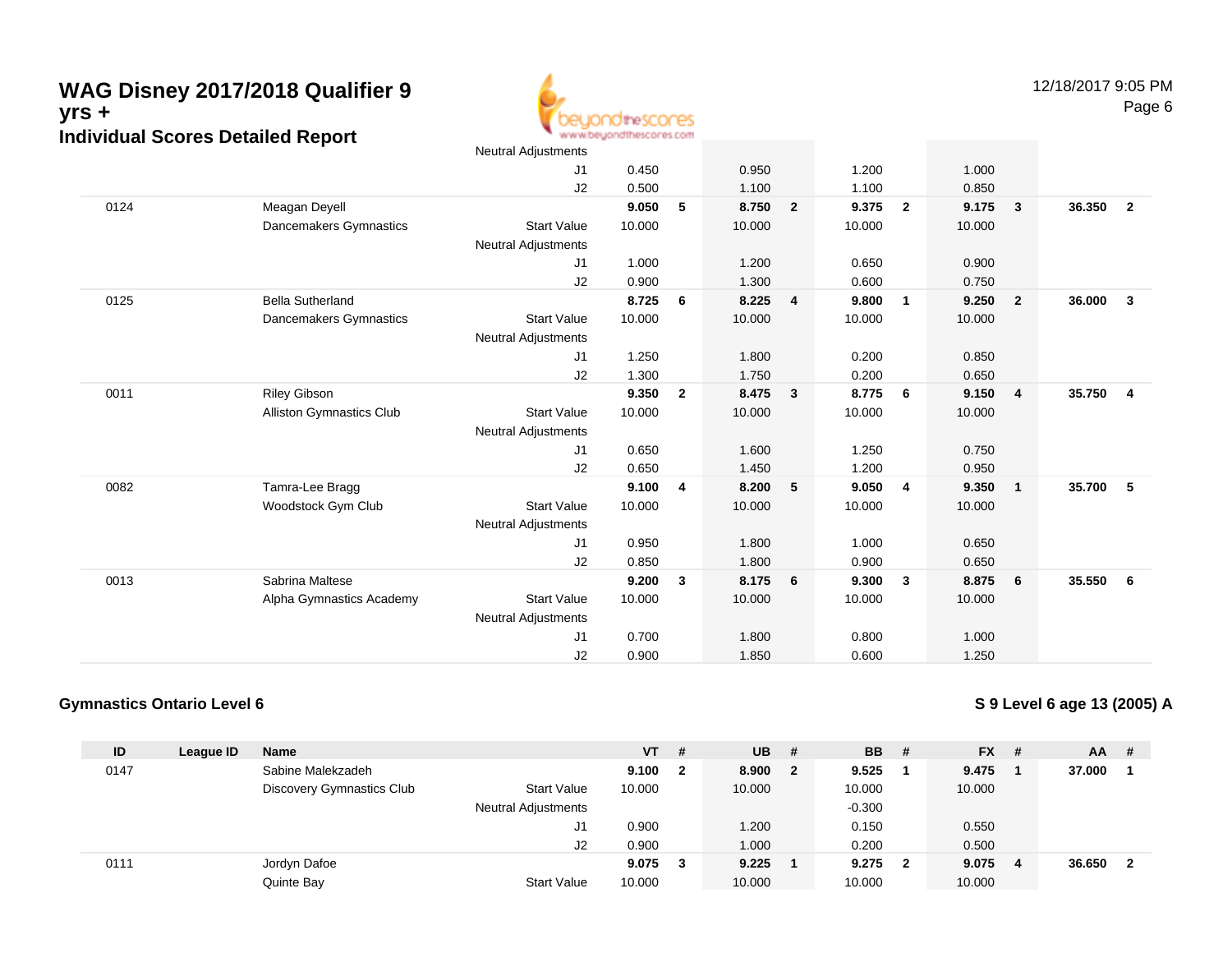

Page 7

|      |                                | <b>Neutral Adjustments</b> |        |                |        |                |          |                |        |                  |        |                         |
|------|--------------------------------|----------------------------|--------|----------------|--------|----------------|----------|----------------|--------|------------------|--------|-------------------------|
|      |                                | J1                         | 1.000  |                | 0.700  |                | 0.650    |                | 1.000  |                  |        |                         |
|      |                                | J <sub>2</sub>             | 0.850  |                | 0.850  |                | 0.800    |                | 0.850  |                  |        |                         |
| 0128 | Tessa James-McMillan           |                            | 9.150  | $\mathbf{1}$   | 8.500  | 4              | 9.000    | $\overline{4}$ | 9.300  | $\mathbf{3}$     | 35.950 | $\overline{\mathbf{3}}$ |
|      | Dancemakers Gymnastics         | <b>Start Value</b>         | 10.000 |                | 10.000 |                | 10.000   |                | 10.000 |                  |        |                         |
|      |                                | <b>Neutral Adjustments</b> |        |                |        |                |          |                |        |                  |        |                         |
|      |                                | J1                         | 0.900  |                | 1.500  |                | 1.050    |                | 0.700  |                  |        |                         |
|      |                                | J2                         | 0.800  |                | 1.500  |                | 0.950    |                | 0.700  |                  |        |                         |
| 0325 | Noy Schofield                  |                            | 9.050  | 4              | 8.750  | $\mathbf{3}$   | 9.100    | $\mathbf{3}$   | 9.050  | 5                | 35.950 | $\overline{3}$          |
|      | <b>High Flyers Gymnastics</b>  | <b>Start Value</b>         | 10.000 |                | 10.000 |                | 10.000   |                | 10.000 |                  |        |                         |
|      |                                | <b>Neutral Adjustments</b> |        |                |        |                |          |                |        |                  |        |                         |
|      |                                | J1                         | 1.000  |                | 1.350  |                | 0.900    |                | 1.000  |                  |        |                         |
|      |                                | J2                         | 0.900  |                | 1.150  |                | 0.900    |                | 0.900  |                  |        |                         |
| 0017 | Amy Moore                      |                            | 8.950  | 5              | 8.350  | 5              | 8.250    | 8              | 9.350  | $\overline{2}$   | 34.900 | $\overline{4}$          |
|      | Alpha Gymnastics Academy       | <b>Start Value</b>         | 10.000 |                | 10.000 |                | 10.000   |                | 10.000 |                  |        |                         |
|      |                                | <b>Neutral Adjustments</b> |        |                |        |                |          |                |        |                  |        |                         |
|      |                                | J1                         | 1.050  |                | 1.500  |                | 1.750    |                | 0.600  |                  |        |                         |
|      |                                | J2                         | 1.050  |                | 1.800  |                | 1.750    |                | 0.700  |                  |        |                         |
| 0130 | Keira Lamming                  |                            | 8.650  | $\overline{7}$ | 8.125  | 6              | 8.625    | $\overline{7}$ | 8.950  | $\overline{7}$   | 34.350 | 5                       |
|      | Sault YMCA Gymnastic Club      | <b>Start Value</b>         | 10.000 |                | 10.000 |                | 10.000   |                | 10.000 |                  |        |                         |
|      |                                | <b>Neutral Adjustments</b> |        |                |        |                |          |                |        |                  |        |                         |
|      |                                | J1                         | 1.400  |                | 1.850  |                | 1.250    |                | 1.000  |                  |        |                         |
|      |                                | J2                         | 1.300  |                | 1.900  |                | 1.500    |                | 1.100  |                  |        |                         |
| 0299 | Mira Carriere                  |                            | 9.075  | 3              | 7.350  | 8              | 9.100    | $\mathbf{3}$   | 8.825  | $\boldsymbol{8}$ | 34.350 | 5                       |
|      | <b>Pulsars Gymnastics Club</b> | <b>Start Value</b>         | 10.000 |                | 9.500  |                | 10.000   |                | 10.000 |                  |        |                         |
|      |                                | <b>Neutral Adjustments</b> |        |                |        |                |          |                |        |                  |        |                         |
|      |                                | J1                         | 1.000  |                | 2.200  |                | 0.800    |                | 1.000  |                  |        |                         |
|      |                                | J2                         | 0.850  |                | 2.100  |                | 1.000    |                | 1.350  |                  |        |                         |
| 0300 | <b>Olivia Farwell</b>          |                            | 8.375  | 8              | 7.675  | $\overline{7}$ | 8.875    | 6              | 9.000  | 6                | 33.925 | 6                       |
|      | <b>Pulsars Gymnastics Club</b> | <b>Start Value</b>         | 10.000 |                | 9.500  |                | 10.000   |                | 10.000 |                  |        |                         |
|      |                                | <b>Neutral Adjustments</b> |        |                |        |                | $-0.300$ |                |        |                  |        |                         |
|      |                                | J1                         | 1.700  |                | 1.950  |                | 0.850    |                | 1.100  |                  |        |                         |
|      |                                | J2                         | 1.550  |                | 1.700  |                | 0.800    |                | 0.900  |                  |        |                         |
| 0019 | Emma Jacques                   |                            | 8.700  | 6              | 7.150  | 9              | 8.900    | 5              | 8.500  | 9                | 33.250 | $\overline{7}$          |
|      | Alpha Gymnastics Academy       | <b>Start Value</b>         | 10.000 |                | 9.500  |                | 10.000   |                | 10.000 |                  |        |                         |
|      |                                | <b>Neutral Adjustments</b> |        |                |        |                |          |                |        |                  |        |                         |
|      |                                | J1                         | 1.300  |                | 2.300  |                | 1.100    |                | 1.400  |                  |        |                         |
|      |                                | J2                         | 1.300  |                | 2.400  |                | 1.100    |                | 1.600  |                  |        |                         |
|      |                                |                            |        |                |        |                |          |                |        |                  |        |                         |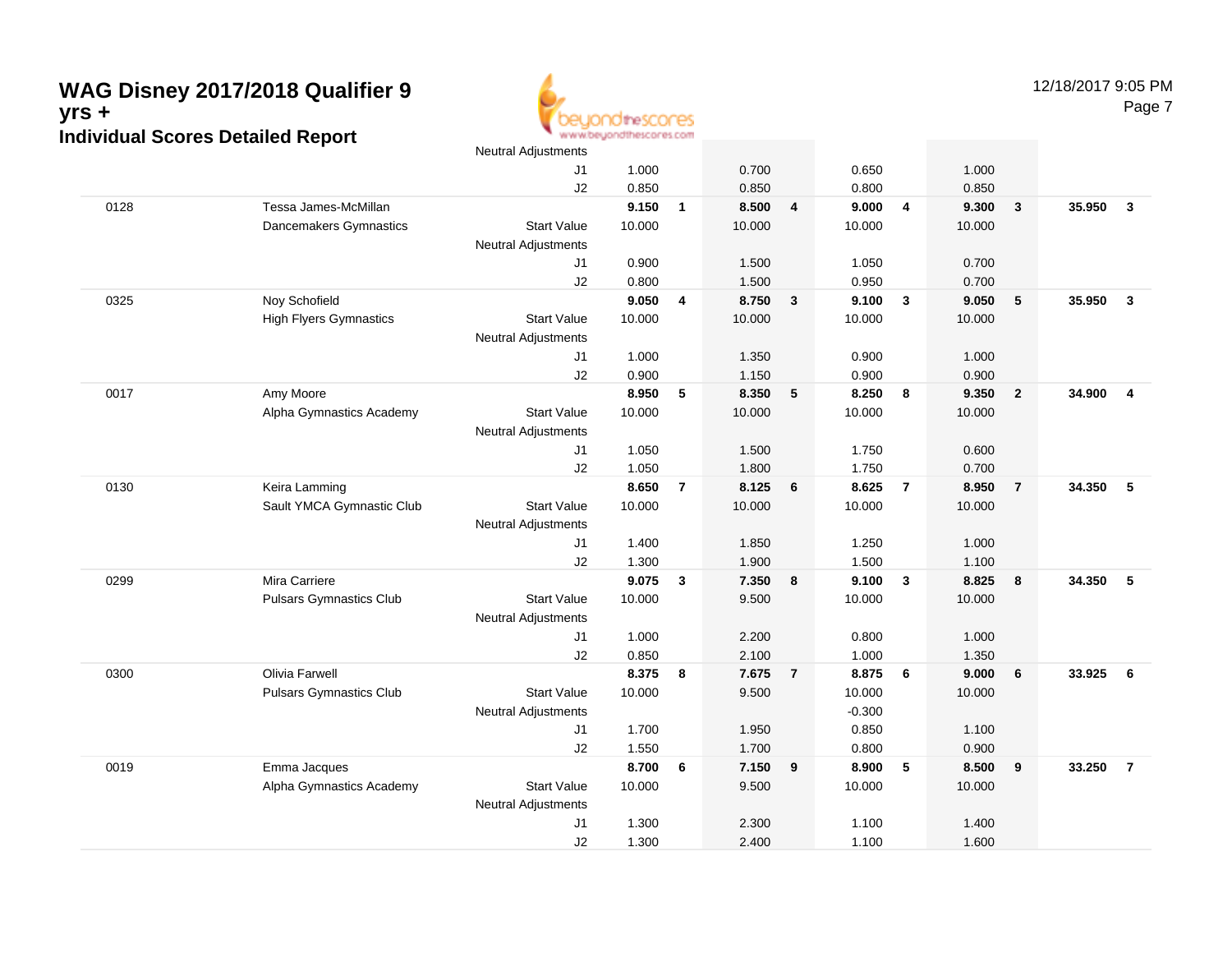

## **Gymnastics Ontario Level 6**

## **S 9 Level 6 age 13 (2005) B**

| ID   | <b>League ID</b> | <b>Name</b>                      |                            | <b>VT</b>       | #              | <b>UB</b>       | #                       | <b>BB</b>       | #                       | <b>FX</b> | #                       | AA #   |                |
|------|------------------|----------------------------------|----------------------------|-----------------|----------------|-----------------|-------------------------|-----------------|-------------------------|-----------|-------------------------|--------|----------------|
| 0301 |                  | Avery Hollander                  |                            | 9.400           | $\mathbf{1}$   | 9.150           | $\overline{1}$          | 9.725           | $\overline{1}$          | 9.200     | 4                       | 37.475 | $\mathbf{1}$   |
|      |                  | <b>Pulsars Gymnastics Club</b>   | <b>Start Value</b>         | 10.000          |                | 10.000          |                         | 10.000          |                         | 10.000    |                         |        |                |
|      |                  |                                  | <b>Neutral Adjustments</b> |                 |                |                 |                         |                 |                         |           |                         |        |                |
|      |                  |                                  | J <sub>1</sub>             | 0.600           |                | 0.800           |                         | 0.300           |                         | 0.850     |                         |        |                |
|      |                  |                                  | J2                         | 0.600           |                | 0.900           |                         | 0.250           |                         | 0.750     |                         |        |                |
| 0218 |                  | Sara Pabon                       |                            | 9.100           | 4              | 9.100           | $\overline{\mathbf{2}}$ | 9.100           | $\mathbf{3}$            | 9.250     | $\mathbf{3}$            | 36.550 | $\overline{2}$ |
|      |                  | <b>Guelph Saultos</b>            | <b>Start Value</b>         | 10.000          |                | 10.000          |                         | 10.000          |                         | 10.000    |                         |        |                |
|      |                  |                                  | Neutral Adjustments        |                 |                |                 |                         |                 |                         |           |                         |        |                |
|      |                  |                                  | J1                         | 0.950           |                | 0.850           |                         | 0.850           |                         | 0.700     |                         |        |                |
|      |                  |                                  | J2                         | 0.850           |                | 0.950           |                         | 0.950           |                         | 0.800     |                         |        |                |
| 0113 |                  | Carly Rideout                    |                            | 9.175           | $\overline{2}$ | 8.625           | 5                       | 9.300           | $\overline{2}$          | 9.150     | ${\bf 5}$               | 36.250 | $\mathbf{3}$   |
|      |                  | Quinte Bay                       | <b>Start Value</b>         | 10.000          |                | 10.000          |                         | 10.000          |                         | 10.000    |                         |        |                |
|      |                  |                                  | Neutral Adjustments        |                 |                |                 |                         |                 |                         |           |                         |        |                |
|      |                  |                                  | J1                         | 0.850           |                | 1.500           |                         | 0.700           |                         | 0.800     |                         |        |                |
|      |                  |                                  | J2                         | 0.800           |                | 1.250           |                         | 0.700           |                         | 0.900     |                         |        |                |
| 0146 |                  | Kiyari Kufat                     |                            | 8.950           | 6              | 8.675           | $\overline{\mathbf{4}}$ | 9.025           | $\overline{\mathbf{4}}$ | 9.200     | $\overline{\mathbf{4}}$ | 35.850 | $\overline{4}$ |
|      |                  | <b>Discovery Gymnastics Club</b> | <b>Start Value</b>         | 10.000          |                | 10.000          |                         | 10.000          |                         | 10.000    |                         |        |                |
|      |                  |                                  | Neutral Adjustments        |                 |                |                 |                         |                 |                         |           |                         |        |                |
|      |                  |                                  | J1                         | 1.100           |                | 1.400           |                         | 0.900           |                         | 0.800     |                         |        |                |
|      |                  |                                  | J2                         | 1.000           |                | 1.250           |                         | 1.050           |                         | 0.800     |                         |        |                |
| 0127 |                  | <b>Brianna Given</b>             |                            | 8.950           | 6              | 8.550           | $6\phantom{1}6$         | 9.000           | 5                       | 9.250     | $\mathbf{3}$            | 35.750 | 5              |
|      |                  | Dancemakers Gymnastics           | <b>Start Value</b>         | 10.000          |                | 10.000          |                         | 10.000          |                         | 10.000    |                         |        |                |
|      |                  |                                  | Neutral Adjustments        |                 |                |                 |                         |                 |                         |           |                         |        |                |
|      |                  |                                  | J1                         | 1.150           |                | 1.550           |                         | 1.000           |                         | 0.700     |                         |        |                |
|      |                  |                                  | J2                         | 0.950           |                | 1.350           |                         | 1.000           |                         | 0.800     |                         |        |                |
| 0229 |                  | Sierra Trossman                  |                            | 9.100           | 4              | 8.325           | $\boldsymbol{8}$        | 8.725           | 6                       | 9.350     | $\mathbf{2}$            | 35.500 | 6              |
|      |                  | <b>Gyros Gymnastics</b>          | <b>Start Value</b>         | 10.000          |                | 10.000          |                         | 10.000          |                         | 10.000    |                         |        |                |
|      |                  |                                  | Neutral Adjustments        |                 |                |                 |                         |                 |                         |           |                         |        |                |
|      |                  |                                  | J1                         | 0.900           |                | 1.800           |                         | 1.350           |                         | 0.600     |                         |        |                |
|      |                  |                                  | J2                         | 0.900           |                | 1.550           |                         | 1.200           |                         | 0.700     |                         | 35.450 |                |
| 0227 |                  | Cate Laskey                      | <b>Start Value</b>         | 9.125<br>10.000 | $\mathbf{3}$   | 7.850<br>10.000 | 9                       | 9.100<br>10.000 | $\overline{\mathbf{3}}$ | 9.375     | $\mathbf{1}$            |        | $\overline{7}$ |
|      |                  | <b>Gyros Gymnastics</b>          |                            |                 |                |                 |                         |                 |                         | 10.000    |                         |        |                |
|      |                  |                                  | Neutral Adjustments<br>J1  | 0.850           |                | 2.200           |                         | 0.900           |                         | 0.600     |                         |        |                |
|      |                  |                                  | J2                         | 0.900           |                | 2.100           |                         | 0.900           |                         | 0.650     |                         |        |                |
|      |                  |                                  |                            |                 |                |                 |                         |                 |                         |           |                         |        |                |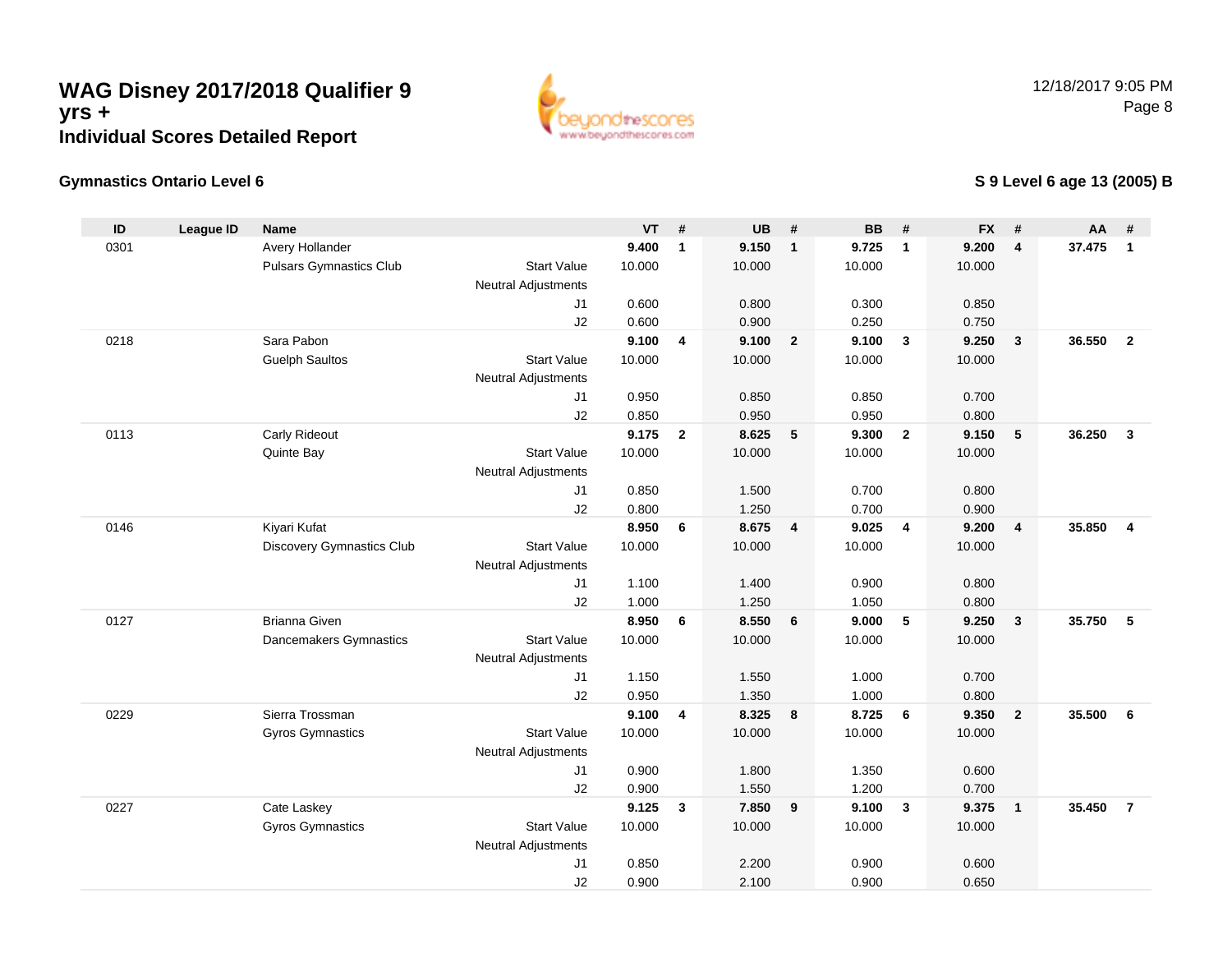# **WAG Disney 2017/2018 Qualifier 9yrs +**



12/18/2017 9:05 PMPage 9

|      | Individual Scores Detailed Report |                          |                            | www.beyondthescores.com |     |        |     |         |  |         |   |        |     |
|------|-----------------------------------|--------------------------|----------------------------|-------------------------|-----|--------|-----|---------|--|---------|---|--------|-----|
| 0335 |                                   | Jaymisyn Robb            |                            | 9.050                   | - 5 | 8.725  | - 3 | 8.550   |  | 9.000 6 |   | 35.325 | - 8 |
|      |                                   | Alpha Gymnastics Academy | <b>Start Value</b>         | 10.000                  |     | 10.000 |     | 10.000  |  | 10.000  |   |        |     |
|      |                                   |                          | <b>Neutral Adjustments</b> |                         |     |        |     |         |  |         |   |        |     |
|      |                                   |                          | J1                         | 1.000                   |     | 1.300  |     | 1.500   |  | 0.900   |   |        |     |
|      |                                   |                          | J2                         | 0.900                   |     | 1.250  |     | 1.400   |  | 1.100   |   |        |     |
|      | 0126                              | Lexie Nechala            |                            | 9.050                   | - 5 | 8.475  |     | 7.325 8 |  | 9.000   | 6 | 33.850 | 9   |
|      |                                   | Dancemakers Gymnastics   | <b>Start Value</b>         | 10.000                  |     | 10.000 |     | 9.400   |  | 10.000  |   |        |     |
|      |                                   |                          | <b>Neutral Adjustments</b> |                         |     |        |     |         |  |         |   |        |     |
|      |                                   |                          | J1                         | 1.000                   |     | 1.600  |     | 2.150   |  | 1.100   |   |        |     |
|      |                                   |                          | J2                         | 0.900                   |     | 1.450  |     | 2.000   |  | 0.900   |   |        |     |

## **Gymnastics Ontario Level 6**

**S 10 Level 6 age 12 (2006) A**

| ID   | League ID | <b>Name</b>                    |                            | <b>VT</b> | #              | <b>UB</b> | #               | <b>BB</b> | #              | <b>FX</b> | #              | $AA$ # |                |
|------|-----------|--------------------------------|----------------------------|-----------|----------------|-----------|-----------------|-----------|----------------|-----------|----------------|--------|----------------|
| 0144 |           | Lizzie Fitzsimmons             |                            | 9.300     | $\mathbf{1}$   | 8.575     | 3               | 9.675     | $\overline{2}$ | 9.725     | $\mathbf{1}$   | 37.275 | 1              |
|      |           | Discovery Gymnastics Club      | <b>Start Value</b>         | 10.000    |                | 10.000    |                 | 10.000    |                | 10.000    |                |        |                |
|      |           |                                | Neutral Adjustments        |           |                |           |                 |           |                |           |                |        |                |
|      |           |                                | J1                         | 0.700     |                | 1.450     |                 | 0.300     |                | 0.300     |                |        |                |
|      |           |                                | J2                         | 0.700     |                | 1.400     |                 | 0.350     |                | 0.250     |                |        |                |
| 0307 |           | Micaela Vallance               |                            | 8.975     | 6              | 8.850     | $\overline{1}$  | 9.750     | $\overline{1}$ | 9.250     | 5              | 36.825 | $\overline{2}$ |
|      |           | <b>Pulsars Gymnastics Club</b> | <b>Start Value</b>         | 10.000    |                | 10.000    |                 | 10.000    |                | 10.000    |                |        |                |
|      |           |                                | <b>Neutral Adjustments</b> |           |                |           |                 |           |                |           |                |        |                |
|      |           |                                | J1                         | 1.100     |                | 1.050     |                 | 0.250     |                | 0.800     |                |        |                |
|      |           |                                | J2                         | 0.950     |                | 1.250     |                 | 0.250     |                | 0.700     |                |        |                |
| 0016 |           | <b>Isabel Holmes</b>           |                            | 9.025     | 4              | 8.750     | $\overline{2}$  | 9.500     | $\mathbf{3}$   | 9.325     | $\overline{4}$ | 36.600 | 3              |
|      |           | Alpha Gymnastics Academy       | <b>Start Value</b>         | 10.000    |                | 10.000    |                 | 10.000    |                | 10.000    |                |        |                |
|      |           |                                | <b>Neutral Adjustments</b> |           |                |           |                 |           |                |           |                |        |                |
|      |           |                                | J1                         | 1.050     |                | 1.200     |                 | 0.500     |                | 0.600     |                |        |                |
|      |           |                                | J2                         | 0.900     |                | 1.300     |                 | 0.500     |                | 0.750     |                |        |                |
| 0228 |           | Maya Spector                   |                            | 9.275     | $\overline{2}$ | 8.225     | 5               | 9.275     | 5              | 9.575     | $\overline{2}$ | 36.350 | $\overline{4}$ |
|      |           | Gyros Gymnastics               | <b>Start Value</b>         | 10.000    |                | 10.000    |                 | 10.000    |                | 10.000    |                |        |                |
|      |           |                                | <b>Neutral Adjustments</b> |           |                |           |                 |           |                |           |                |        |                |
|      |           |                                | J1                         | 0.750     |                | 1.850     |                 | 0.650     |                | 0.350     |                |        |                |
|      |           |                                | J2                         | 0.700     |                | 1.700     |                 | 0.800     |                | 0.500     |                |        |                |
| 0133 |           | Sydney Cadieux                 |                            | 9.050     | 3              | 8.225     | $5\phantom{.0}$ | 9.375     | 4              | 9.550     | 3              | 36.200 | -5             |
|      |           | <b>Barrie Kempettes</b>        | <b>Start Value</b>         | 10.000    |                | 10.000    |                 | 10.000    |                | 10.000    |                |        |                |
|      |           |                                | <b>Neutral Adjustments</b> |           |                |           |                 |           |                |           |                |        |                |
|      |           |                                | J1                         | 1.000     |                | 1.650     |                 | 0.600     |                | 0.400     |                |        |                |
|      |           |                                | J <sub>2</sub>             | 0.900     |                | 1.900     |                 | 0.650     |                | 0.500     |                |        |                |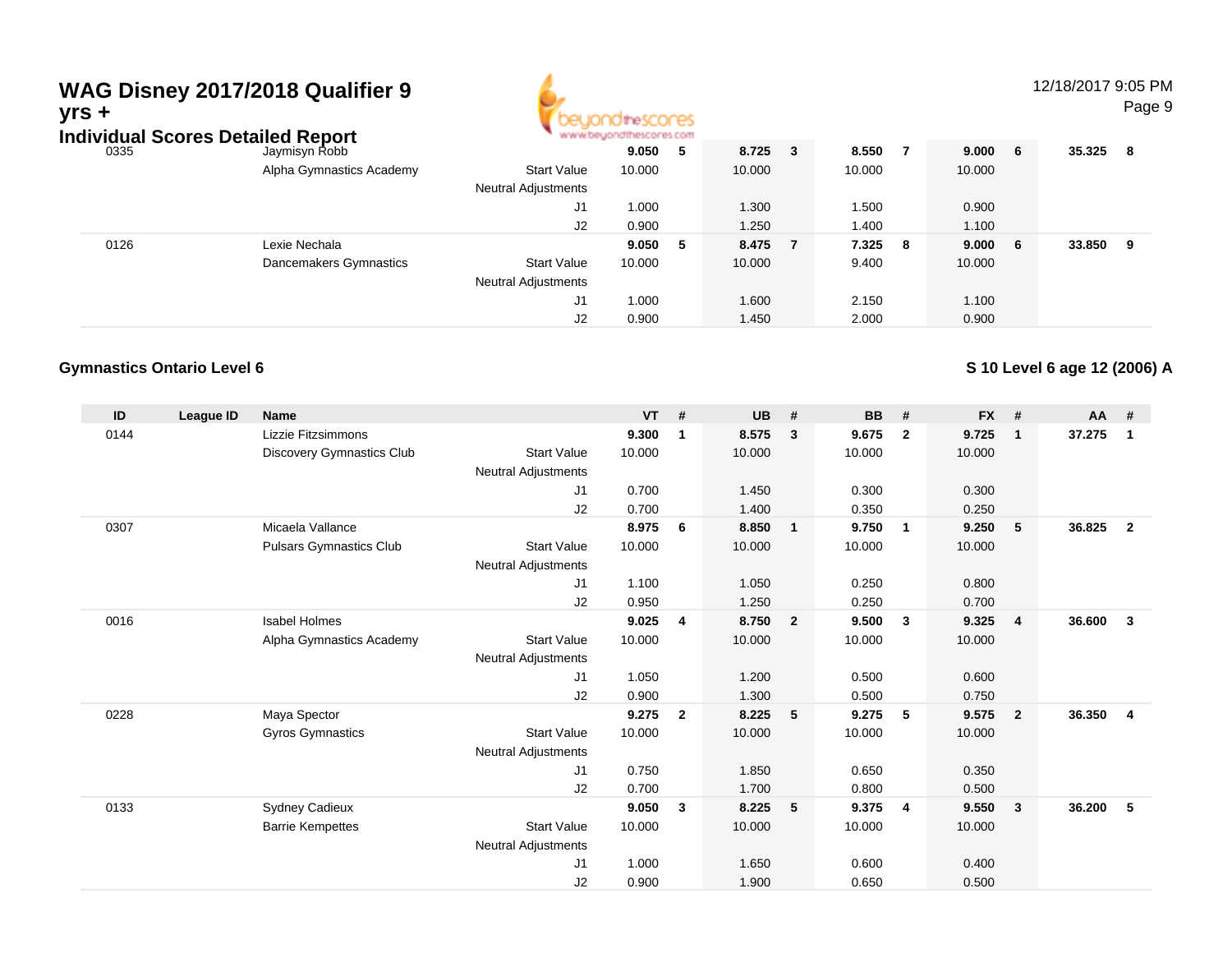## **WAG Disney 2017/2018 Qualifier 9yrs +**



## 12/18/2017 9:05 PM

Page 10

**Individual Scores Detailed Report**

| Jenna Moser             |
|-------------------------|
| Alpha Gymnastics Academ |

| dual Scores Detailed Report |                          | www.beyondthescores.com    |        |  |        |        |   |        |        |  |
|-----------------------------|--------------------------|----------------------------|--------|--|--------|--------|---|--------|--------|--|
| 0014                        | Jenna Moser              |                            | 9.000  |  | 8.425  | 8.975  | 6 | 8.850  | 35.250 |  |
|                             | Alpha Gymnastics Academy | <b>Start Value</b>         | 10.000 |  | 10.000 | 10.000 |   | 10.000 |        |  |
|                             |                          | <b>Neutral Adjustments</b> |        |  |        |        |   |        |        |  |
|                             |                          | J1                         | 1.000  |  | .600   | .100   |   | 1.100  |        |  |
|                             |                          | J2                         | .000   |  | .550   | 0.950  |   | 1.200  |        |  |

### **Gymnastics Ontario Level 6**

### **S 10 Level 6 age 12 (2006) B**

| 0149<br>Ellie Scarola<br>9.200<br>8.700<br>9.025<br>$\mathbf{3}$<br>9.550<br>$\mathbf{1}$<br>$\mathbf{1}$<br>1                                                            | 36.475<br>$\mathbf{1}$            |
|---------------------------------------------------------------------------------------------------------------------------------------------------------------------------|-----------------------------------|
|                                                                                                                                                                           |                                   |
| <b>Start Value</b><br>Discovery Gymnastics Club<br>10.000<br>10.000<br>10.000<br>10.000                                                                                   |                                   |
| <b>Neutral Adjustments</b>                                                                                                                                                |                                   |
| 0.800<br>1.200<br>0.950<br>0.400<br>J1                                                                                                                                    |                                   |
| 0.800<br>1.400<br>J2<br>1.000<br>0.500                                                                                                                                    |                                   |
| 0230<br><b>Tori Larmer</b><br>9.125<br>8.550<br>$\overline{2}$<br>$\mathbf{3}$<br>9.025<br>$\mathbf{3}$<br>9.450<br>$\overline{2}$                                        | 36.150<br>$\overline{2}$          |
| <b>Gyros Gymnastics</b><br><b>Start Value</b><br>10.000<br>10.000<br>10.000<br>10.000                                                                                     |                                   |
| <b>Neutral Adjustments</b>                                                                                                                                                |                                   |
| 0.850<br>1.550<br>0.450<br>J1<br>1.000                                                                                                                                    |                                   |
| J2<br>0.900<br>1.350<br>0.950<br>0.650                                                                                                                                    |                                   |
| 0322<br>Mercedes Perez<br>8.700<br>5<br>8.350<br>9.500<br>9.450<br>5<br>$\overline{1}$<br>$\overline{2}$                                                                  | 36.000<br>$\overline{\mathbf{3}}$ |
| <b>High Flyers Gymnastics</b><br><b>Start Value</b><br>10.000<br>10.000<br>10.000<br>10.000                                                                               |                                   |
| <b>Neutral Adjustments</b>                                                                                                                                                |                                   |
| 1.400<br>1.600<br>0.500<br>0.450<br>J1                                                                                                                                    |                                   |
| 1.200<br>1.700<br>J2<br>0.500<br>0.650<br>0015<br>9.075<br>8.475<br>9.325<br>Julia Morales<br>$\mathbf{3}$<br>$\overline{2}$<br>9.000<br>$\overline{4}$<br>$\overline{4}$ | 35.875<br>$\overline{4}$          |
| <b>Start Value</b><br>10.000                                                                                                                                              |                                   |
| 10.000<br>10.000<br>10.000<br>Alpha Gymnastics Academy<br><b>Neutral Adjustments</b>                                                                                      |                                   |
| 0.850<br>1.450<br>0.700<br>1.000<br>J1                                                                                                                                    |                                   |
| 1.000<br>1.600<br>0.650<br>1.000<br>J2                                                                                                                                    |                                   |
| 0134<br><b>Emily Mosher</b><br>8.950<br>8.600<br>8.950<br>9.275<br>4<br>$\overline{2}$<br>$\overline{4}$<br>$\mathbf{3}$                                                  | 35.775<br>-5                      |
| <b>Start Value</b><br>10.000<br>10.000<br>10.000<br>10.000<br><b>Barrie Kempettes</b>                                                                                     |                                   |
| <b>Neutral Adjustments</b>                                                                                                                                                |                                   |
| 1.000<br>1.400<br>1.050<br>0.800<br>J1                                                                                                                                    |                                   |
| 1.100<br>J2<br>1.400<br>1.050<br>0.650                                                                                                                                    |                                   |
| 0302<br><b>Tiffanie Duval Cree</b><br>8.700<br>5<br>7.500<br>8.500<br>5<br>8.200<br>5<br>6                                                                                | 32.900<br>- 6                     |
| <b>Start Value</b><br>10.000<br>8.700<br>10.000<br>9.500<br><b>Pulsars Gymnastics Club</b>                                                                                |                                   |
| <b>Neutral Adjustments</b>                                                                                                                                                |                                   |
| 1.300<br>1.100<br>1.500<br>1.400<br>J1                                                                                                                                    |                                   |
| J2<br>1.300<br>1.300<br>1.500<br>1.200                                                                                                                                    |                                   |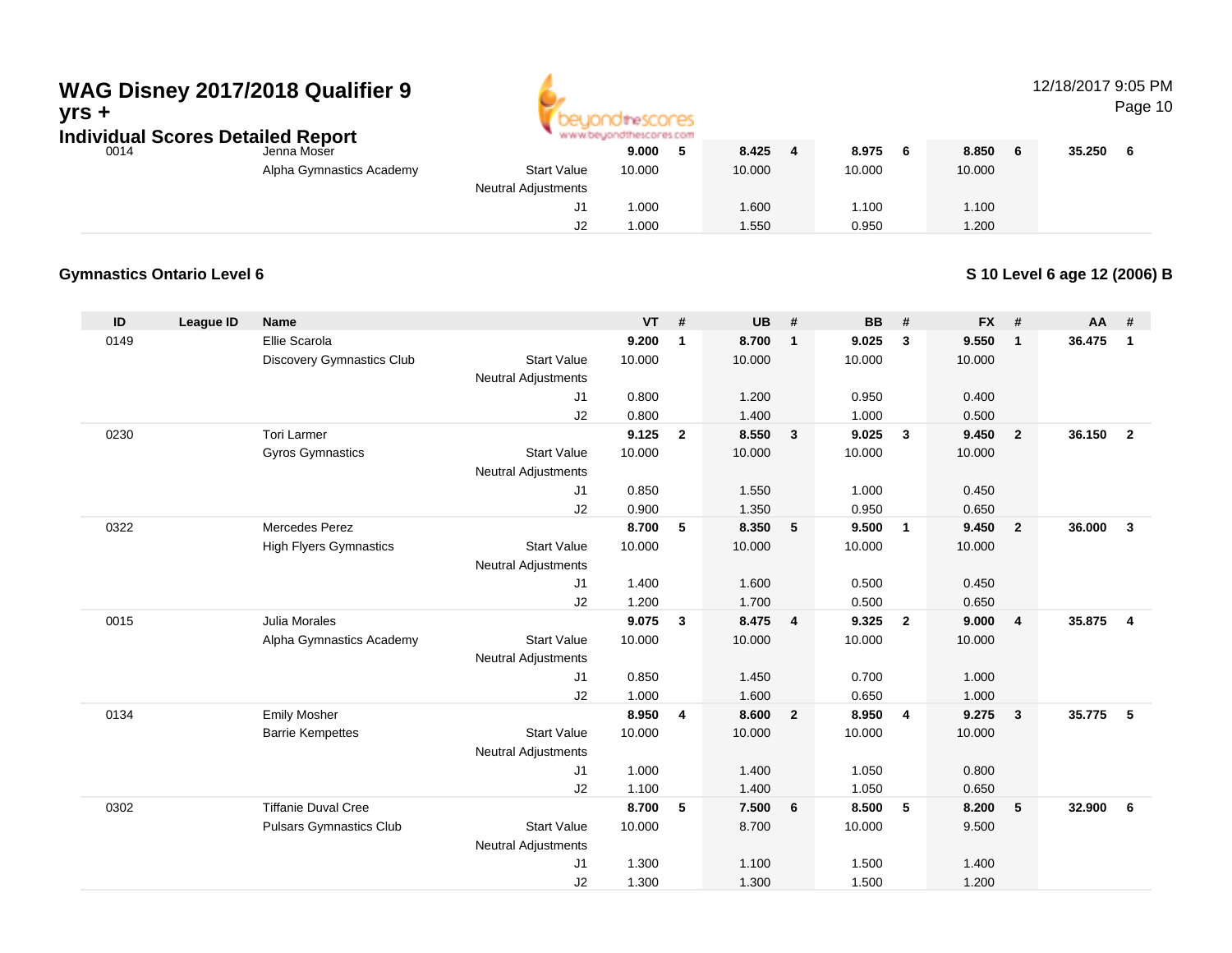

## **Gymnastics Ontario Level 6**

## **S 10 Level 6 age 11 (2007) A**

| ID   | <b>League ID</b> | <b>Name</b>                    |                            | <b>VT</b> | #              | <b>UB</b> | #                       | <b>BB</b> | #              | <b>FX</b> | #              | <b>AA</b> | #              |
|------|------------------|--------------------------------|----------------------------|-----------|----------------|-----------|-------------------------|-----------|----------------|-----------|----------------|-----------|----------------|
| 0148 |                  | Maja Ristich                   |                            | 9.425     | $\mathbf{1}$   | 9.325     | $\mathbf{1}$            | 9.325     | $\overline{2}$ | 9.550     | $\overline{2}$ | 37.625    | $\overline{1}$ |
|      |                  | Discovery Gymnastics Club      | <b>Start Value</b>         | 10.000    |                | 10.000    |                         | 10.000    |                | 10.000    |                |           |                |
|      |                  |                                | <b>Neutral Adjustments</b> |           |                |           |                         |           |                |           |                |           |                |
|      |                  |                                | J1                         | 0.550     |                | 0.750     |                         | 0.650     |                | 0.500     |                |           |                |
|      |                  |                                | J2                         | 0.600     |                | 0.600     |                         | 0.700     |                | 0.400     |                |           |                |
| 0145 |                  | Rachelle Huriptyo              |                            | 9.300     | 3              | 8.550     | $-5$                    | 9.725     | $\overline{1}$ | 9.750     | $\mathbf{1}$   | 37.325    | $\overline{2}$ |
|      |                  | Discovery Gymnastics Club      | <b>Start Value</b>         | 10.000    |                | 10.000    |                         | 10.000    |                | 10.000    |                |           |                |
|      |                  |                                | <b>Neutral Adjustments</b> |           |                |           |                         |           |                |           |                |           |                |
|      |                  |                                | J1                         | 0.650     |                | 1.400     |                         | 0.250     |                | 0.250     |                |           |                |
|      |                  |                                | J2                         | 0.750     |                | 1.500     |                         | 0.300     |                | 0.250     |                |           |                |
| 0077 |                  | Siana Morales                  |                            | 9.250     | $\overline{4}$ | 8.850     | $\overline{\mathbf{2}}$ | 9.175     | $\mathbf{3}$   | 9.150     | 5              | 36.425    | $\mathbf{3}$   |
|      |                  | <b>T-Dot Tumblers</b>          | <b>Start Value</b>         | 10.000    |                | 10.000    |                         | 10.000    |                | 10.000    |                |           |                |
|      |                  |                                | <b>Neutral Adjustments</b> |           |                |           |                         |           |                |           |                |           |                |
|      |                  |                                | J1                         | 0.700     |                | 1.200     |                         | 0.900     |                | 0.900     |                |           |                |
|      |                  |                                | J2                         | 0.800     |                | 1.100     |                         | 0.750     |                | 0.800     |                |           |                |
| 0214 |                  | Sienna Stajduhar               |                            | 9.325     | $\mathbf{2}$   | 8.625     | $\overline{4}$          | 8.825     | 6              | 9.200     | $\overline{4}$ | 35.975    | $\overline{4}$ |
|      |                  | <b>Guelph Saultos</b>          | <b>Start Value</b>         | 10.000    |                | 10.000    |                         | 10.000    |                | 10.000    |                |           |                |
|      |                  |                                | <b>Neutral Adjustments</b> |           |                |           |                         |           |                |           |                |           |                |
|      |                  |                                | J <sub>1</sub>             | 0.650     |                | 1.450     |                         | 1.150     |                | 0.850     |                |           |                |
|      |                  |                                | J2                         | 0.700     |                | 1.300     |                         | 1.200     |                | 0.750     |                |           |                |
| 0304 |                  | Melissa Tiemersma              |                            | 9.125     | 5              | 8.450     | 6                       | 9.125     | $\overline{4}$ | 9.200     | 4              | 35.900    | 5              |
|      |                  | <b>Pulsars Gymnastics Club</b> | <b>Start Value</b>         | 10.000    |                | 10.000    |                         | 10.000    |                | 10.000    |                |           |                |
|      |                  |                                | <b>Neutral Adjustments</b> |           |                |           |                         |           |                |           |                |           |                |
|      |                  |                                | J1                         | 0.950     |                | 1.650     |                         | 0.850     |                | 0.900     |                |           |                |
|      |                  |                                | J2                         | 0.800     |                | 1.450     |                         | 0.900     |                | 0.700     |                |           |                |
| 0303 |                  | <b>Addison Poole</b>           |                            | 8.850     | $\overline{7}$ | 8.825     | $\overline{\mathbf{3}}$ | 9.075     | 5              | 9.125     | 6              | 35.875    | 6              |
|      |                  | <b>Pulsars Gymnastics Club</b> | <b>Start Value</b>         | 10.000    |                | 10.000    |                         | 10.000    |                | 10.000    |                |           |                |
|      |                  |                                | <b>Neutral Adjustments</b> |           |                |           |                         |           |                |           |                |           |                |
|      |                  |                                | J1                         | 1.200     |                | 1.200     |                         | 0.950     |                | 0.900     |                |           |                |
|      |                  |                                | J2                         | 1.100     |                | 1.150     |                         | 0.900     |                | 0.850     |                |           |                |
| 0131 |                  | Emily Caughlin                 |                            | 8.950     | 6              | 8.200     | $\overline{7}$          | 8.750     | $\overline{7}$ | 9.400     | 3              | 35.300    | $\overline{7}$ |
|      |                  | <b>Barrie Kempettes</b>        | <b>Start Value</b>         | 10.000    |                | 10.000    |                         | 10.000    |                | 10.000    |                |           |                |
|      |                  |                                | <b>Neutral Adjustments</b> |           |                |           |                         |           |                |           |                |           |                |
|      |                  |                                | J1                         | 1.100     |                | 1.900     |                         | 1.300     |                | 0.550     |                |           |                |
|      |                  |                                | J2                         | 1.000     |                | 1.700     |                         | 1.200     |                | 0.650     |                |           |                |